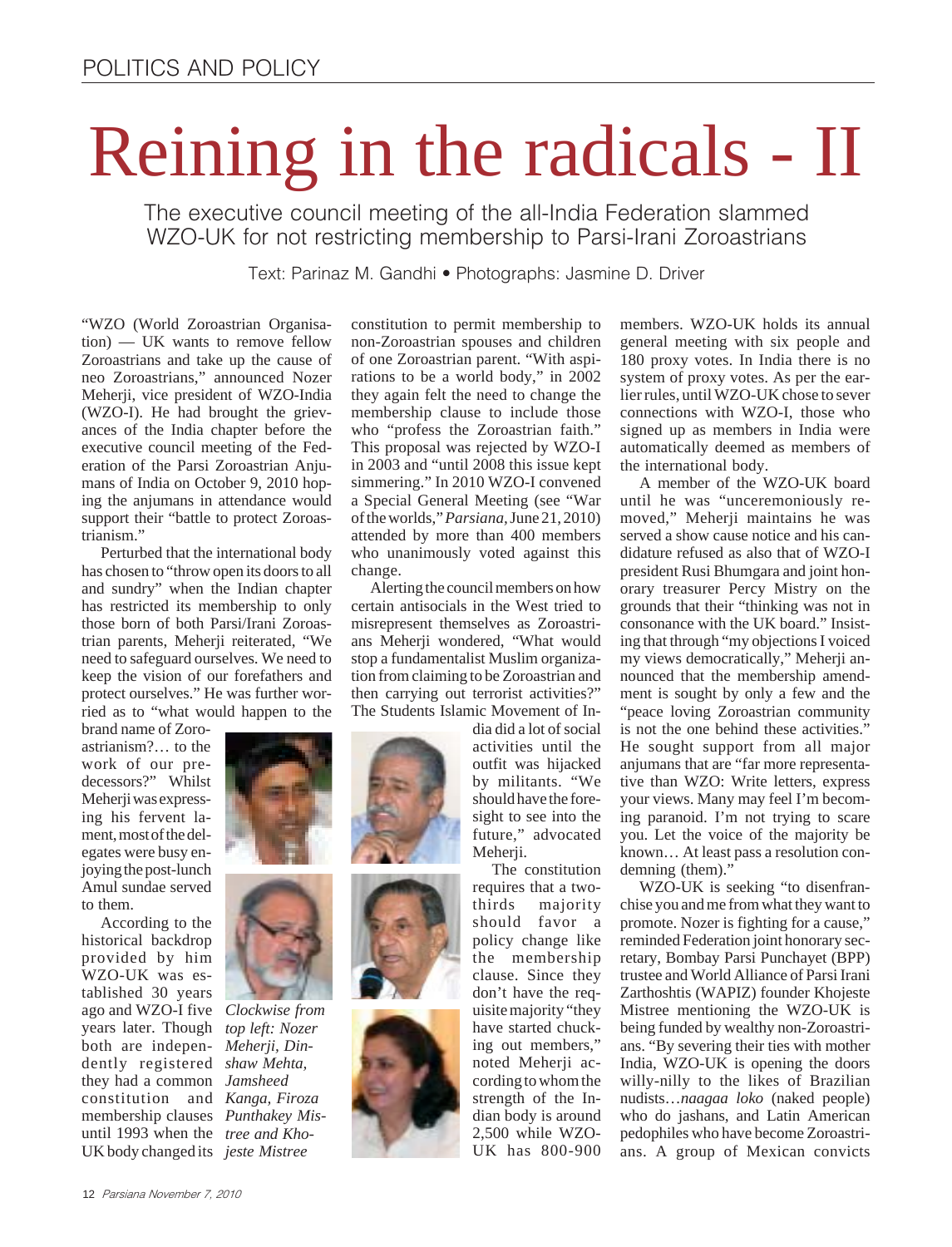claimed that Zoroastrianism enjoins drugs. Zoroastrians in North America are suddenly very worried. The chickens have come home to roost."

Those seeking conversion "want to become Zoroastrians not because they have studied the religion profoundly but because they want political stability. There are hundreds of thousands of people who want to become Zoroastrians. There are over 2.4 million Zoroastrians according to many encyclopedias. Zoroastrianism is seen as a designer religion. There are many laid back Muslims who want to claim Zoroastrian identity because Islam is seen as a terrorist religion in the western world. If they say they are Zarathushti they get a visa but not if they are Muslim…Historically this is the religion of the Iranian people. To universalize religion is the flavor of the day. Changing religion to humanism will affect us… We have to defend our community from those like Ali Akbar Jafarey who believe in converting to Zoroastrianism. We have to be born into what our forefathers have given us by way of legacy. We have to recognize ethnicity and not just religion. Has any religion survived without ethnicity?" he challenged, de-

"We have to recognize ethnicity and not just religion. Has any religion survived without ethnicity?"

manding to know whether "we want to uphold heritage or some hybrid version of the religion. In the Federation of the Parsi Zoroastrian Anjumans of India we have the privilege of being both Parsi and Zoroastrian," Mistree impressed upon the members.

As vindicated by the High Priests and scholar priests, "for 1,300 years we have never accepted converts," pointed out Federation president and Bombay Parsi Punchayet (BPP) chairman Dinshaw Mehta who was in favor of the Federation passing a resolution against the "monumental historical blunder" and to convey "its strong objection" to WZO-UK whilst asking it to abolish the amendment with immediate effect. When Zarsis Udhnawala of Thana recommended that

all the other countries also be taken into confidence, Meherji was "damn sure 75-80 percent feels like us." Declared Federation west zone B vice president and WAPIZ chairman Areez Khambatta, "Start with India and show to the rest of the world." Those objecting to the spirit of the resolution were asked to rise. Since there were no standees, it was assumed that everybody was in favor.

"What is the advantage for a Parsi/ Irani Zoroastrian from India to become a member of WZO?" enquired Jamsheed Kanga who was representing Satara. When told the WZO-I is mainly concerned with sociocultural activities to bring Zoroastrians together, Kanga demanded, "If a non-Zoroastrian were to come to the picnics and parties organized by WZO-I will the heavens fall?"

Countered Mistree: "WZO-UK has a one-point agenda: to convert to Zoroastrianism. They want a free hand to do that." Fearful of Jafarey's allegedly multimillion outfit, the Zoroastrian Brotherhood, becoming the most powerful Zoroastrian lobby, Mistree insisted the proposed move by the UK body "is much more sinister. The heavens will fall. But since you seem to endorse conversion (Kanga being one of the peti-

#### *With Best Wishes From*

## **Mr Rusy M. Shroff, BBS MBE**

#### **and**

### **Mrs Purviz R. Shroff**